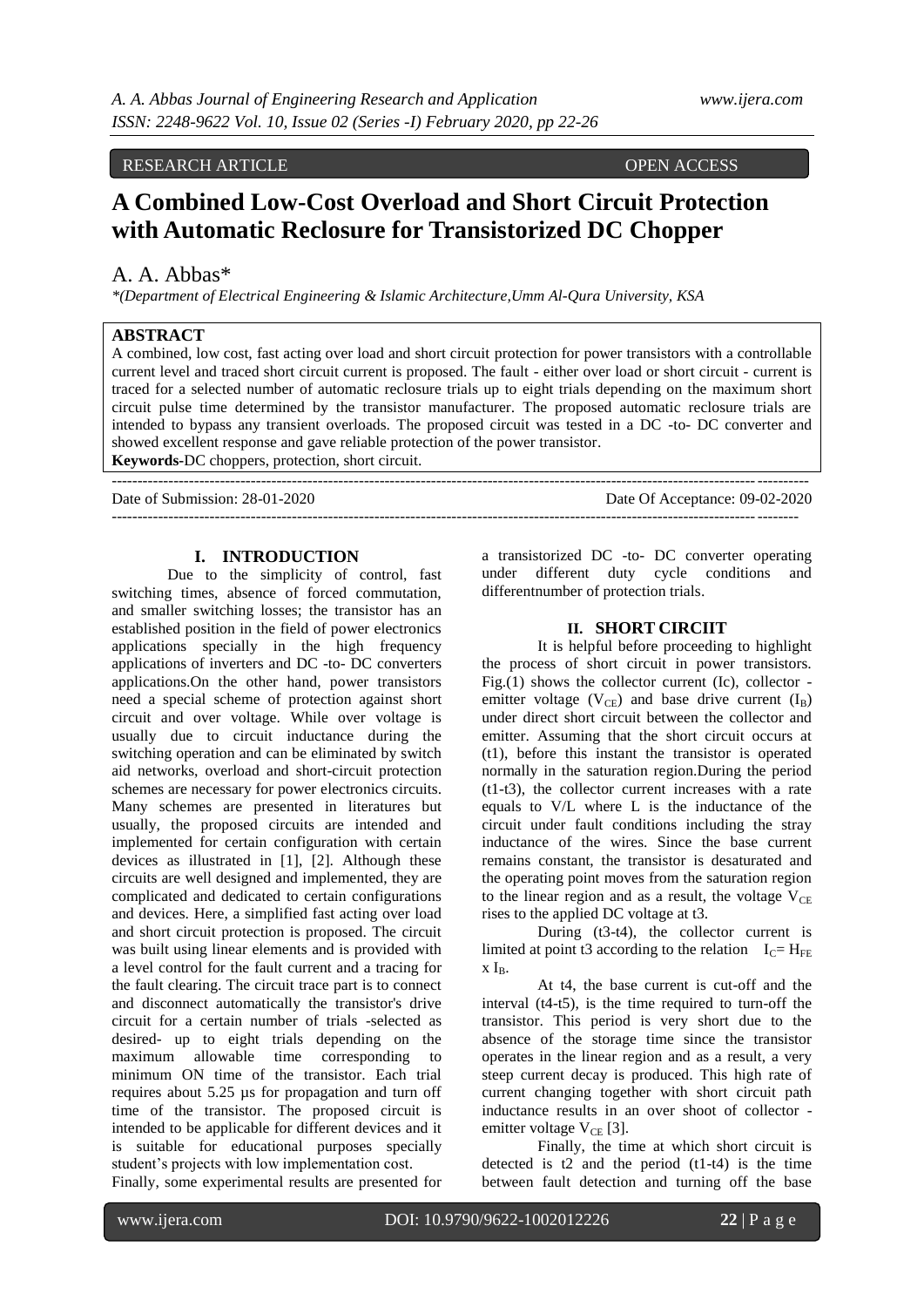drive current.



**Fig.(1)** I<sub>C</sub>,  $V_{CE}$ , and I<sub>B</sub>under direct short-circuit

#### **III. SHORT CIRCIUT PROTECTION**

For a reliable protection of transistors, the control circuit must be provided with an active protection against short circuit. The protection circuit has to detect the short circuit condition and turn off the transistor in a very short time. The sum of detection and operation times must be less than the short circuit pulse time given by the transistor manufacturer. From figure (1), short circuit can be detected either by monitoring  $V_{CE}$  or  $I_C$ . The first choice uses the fact that during short circuit, the operating point moves to the linear region and  $V_{CE}$ rises above the saturation voltage. The monitoring of  $V_{CE}$  can be implemented with a reference voltage set to a value slightly above  $V_{CE}$ . The drawback of this scheme is that during the turn on time - time required to change the transistor state from off state to on state-  $V_{CE}$  changes from the supply voltage to V<sub>CE</sub> sat. Hence, the protection circuit must wait for the ON delay time of the transistor. During this period, short circuit cannot be detected. The second method deals directly with the collector current through an electrical isolation circuit.

#### **IV. DESIGN CRITERIA**

Because of the dead zone of short circuit detection using  $V_{CE}$  monitoring, it is better to use the collector current as the short circuit detection variable. Normally, AC or DC current transformers are used and the detected signal is processed by logic control circuit to control the pulse width until zero duty cycle (transistor ON time divided by the periodic time) is reached for solid short circuit conditions and the resultant pulse is then propagated towards the driver stage.

It should be noted that current transformer

detection scheme delays the operation of the protection circuit due to;

- -The current transformer time delay
- -The time to change the pulse width
- -The propagation time to reach the driver stage.

Our criteria in the proposed circuit is to minimize the operating time as possible. First, the current signal is taken through an opto-isolator. This choice eliminates the detection time delay accompanied by the current transformer. Second, the signal is used directly to disconnect signal of the driver stage and not processed in the control circuit. A time saving is also gained if the protection circuit elements are correctly chosen. Those elements must have high slew rate of voltage per micro-second, e.g using J-FET OP-Amps offers about 10 times faster operation than the ordinary general-purpose OP-Amps [4]. Also, solid state switches used in this application must have very short operating time and less than 1 µs; DG-200 solid state switch requires about 250 ns for operation [5]. Fig.(2) shows a block diagram of the ordinary and proposed techniques for short circuit protection.



**Fig.(2)** Usual and proposed techniques for fault current detection

#### **V. PROTECTION CIRCUIT**

Figure (3) represents the power circuit of the transistorized DC chopper used and the locations of the sampling resistors.The DC power supply is connected to the chopper through a contactor. The contactor coil is supplied from a 220-volt AC voltage and connected in series with one normally open (N.O) contact of relay RB and one normally closed (N.C) contact of relay RA. Relay RB is used to hold the contactor of the power supply while relay RA is used to disconnect the power circuit under fault conditions by a signal from the protection circuit.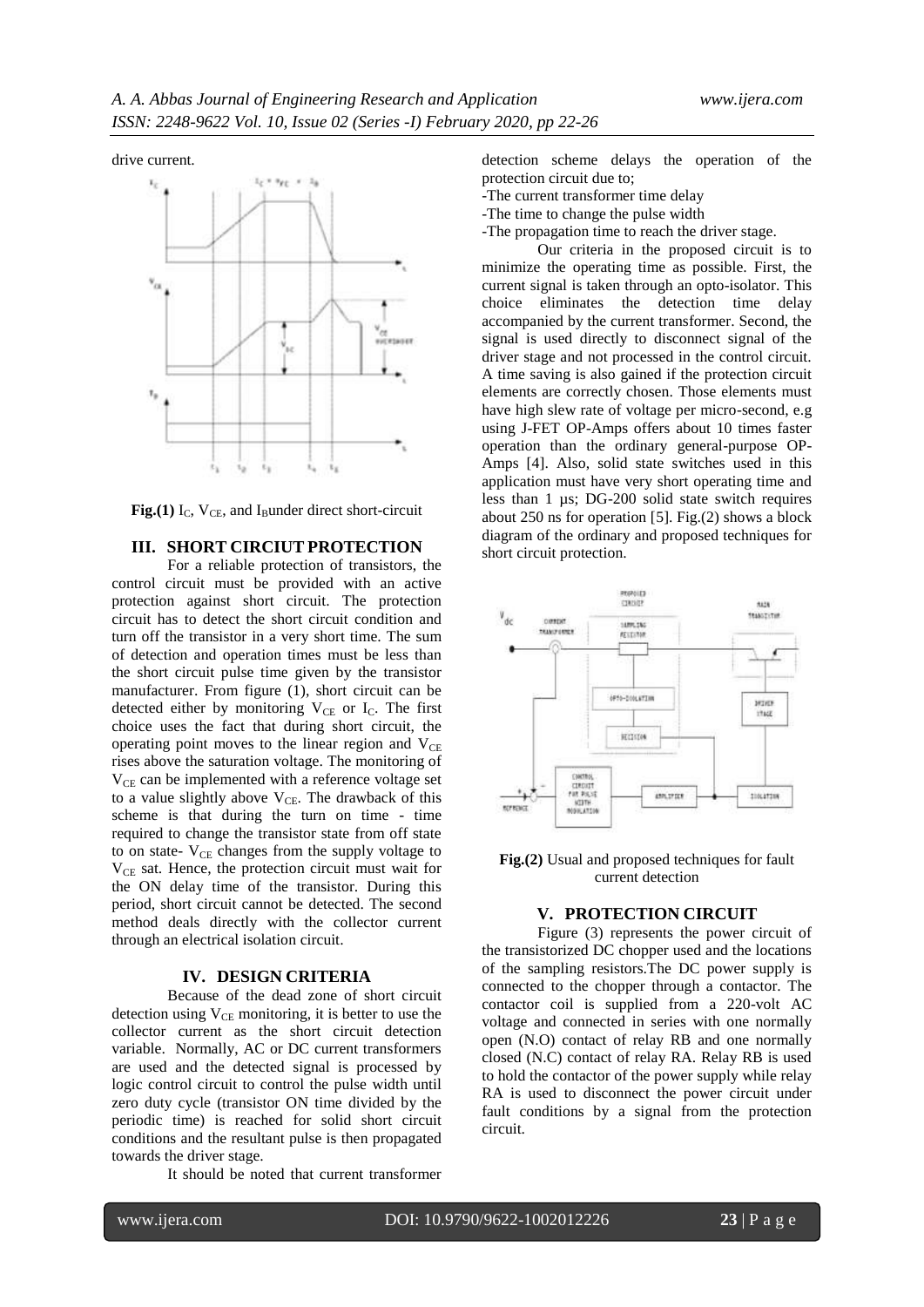

### **VI. CIRCUIT OPERATIOIN** The operation of the protection circuit can be explained with the help of Fig.(4) as follows;

- i. According to the specifications in [6] together with the selected resistors in both input and output sides of the opto-isolator, a voltage drop of about 1.2 volt on the photo diode terminals (2 2') of the opto-isolator will saturate the optoisolator's transistor. Thus, by choosing the value of the sampling resistor, the current level can be selected
- ii. Current scanning operation and the number of trials are chosen through one of the counter outputs and its operation is as follows;
- At normal operation each of the over current signal  $(I_LxR_f)$  at terminal 1 or the short circuit signal (Ic  $x \text{R1}$ ) at terminals (2 2') is compared with its reference value and gives a logic 1 at the output terminals 3 and 4 respectively.Hence, the output at terminal 5 is zero which is also the counter clock input.
- When a fault occurs, the signal is detected and compared with its reference. References are chosen according to the degree of saturation of the opto-isolator's transistor for short circuit current protection and the allowable current level for over load protection.
- According to fault type, either terminal 3 or terminal 4 falls to logic 0 and in accordance, the output at terminal 5 rises to a logic 1.
- As a result, the counter advances by one count and the output at terminal 6 becomes logic 0 [7].
- Since the output at terminal 6 and the base drive signal are the inputs of the equivalent AND gate (G3, G4), at fault conditions, the output at terminal 7 becomes logic 0.
- The counter output (Q1or Q2 or Q3 or Q4) performs three functions; First, it turns off the solid-state switches S1 and S2 of base drive path and light emitting diode LED indicator, respectively. Second, it actuates the relay coil of

RA in the power circuit to disconnect the power supply. Finally, it holds the situation such that the circuit cannot be re-operated again unless manual reset of the counter is performed through push button (P.b -1).

 Thus, under fault conditions, if the selected number of iterations is N, where N can be 1 or 2 or 4 or 8, the base drive current signal will be zero until the fault current decreases and automatically reconnects the base current again. If the fault is cleared, the circuit will revert to its normal operation again but if not cleared, the operation of setting the base current to zero and reconnecting it will continue and each time the counter advances by one count until it reaches the pre-selected number of trials N and then both the drive signal and the input voltage are disconnected using S1 and RA.

The short circuit part of the protection circuit can also be adjusted for over load protection. This adjustment is done by setting the current level to a value smaller than the short circuit current. Under this condition, the circuit also serves for the short circuit protection.



#### **Fig.(4)** Protection circuit

iii. Figure (5) represents the whole operation in a simplified flow chart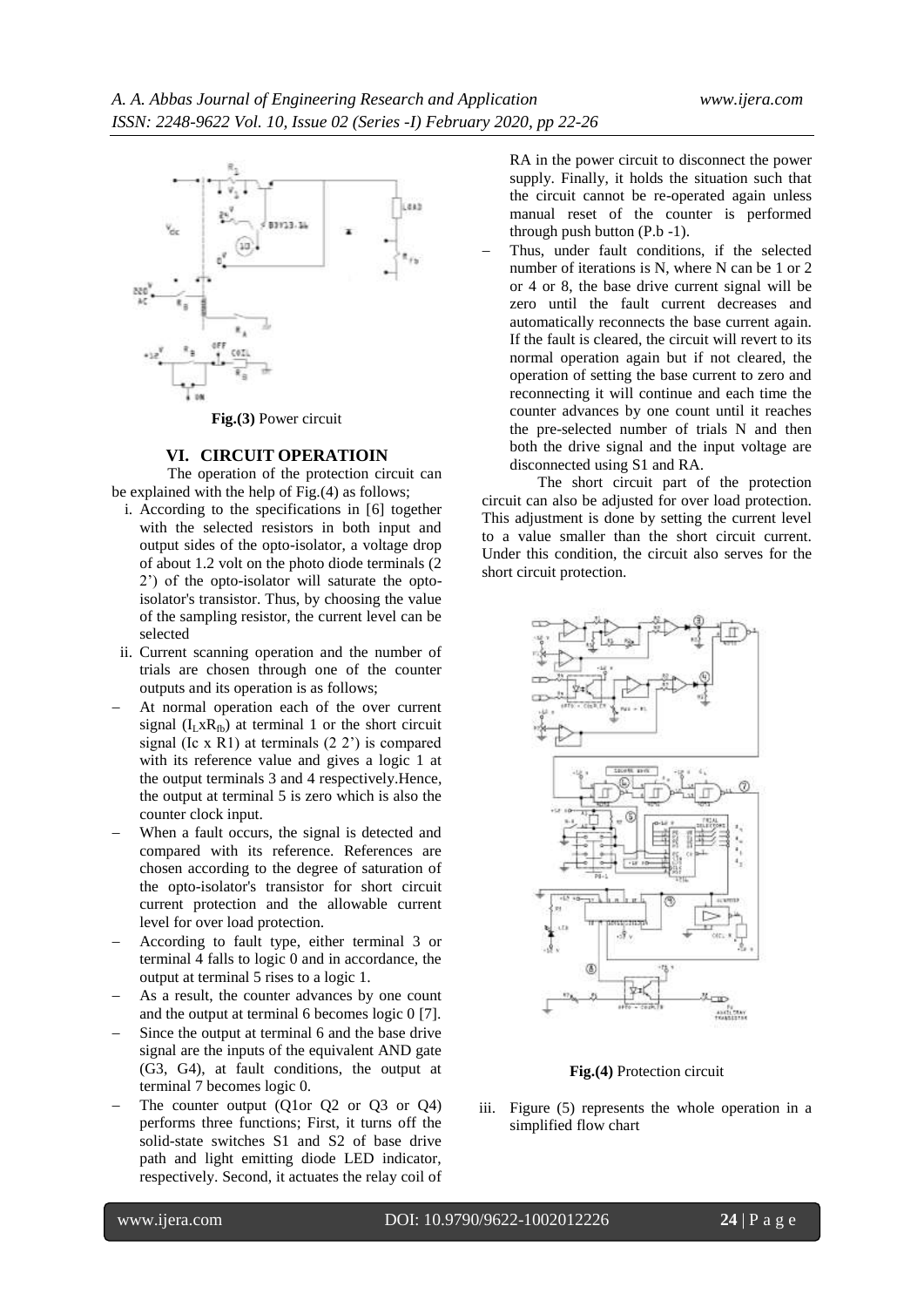

**Fig.(5)** Flowchart of the protection cycle

# **VII. EXPERMENTAL RESULTS**

The circuit was built for a transistorized DC chopper feeding R L load, 80 mH, 4  $Ω$ . It was operated and tested at 12-volt DC under over load conditions. Figures (6) to (11) show the different waveforms of the control voltage, output current, clock signal, output voltage, and collector - emitter voltage. The tests were performed at 50% ,100% duty cycle and four and eight protection trials.

## **7.1 OPERATION AT 100% DUTY CYCLE WITH FOUR PROTECTION TRIALS**

Fig. (6) shows oscillogram for the counter clock input signal waveform and Fig.(7) shows oscillogram for the output voltage waveform. At normal operation, it must be a level DC voltage but under fault conditions, it is cut into four discontinues parts according to the preset number of protection trials.Finally, Fig. (8) shows oscillogram for the collector-emitter voltage and the delay after the fourth trial is due to the combined operating time of relay RA and the contactor.



Fig 6) Counter clock input





Fig (8) Collector-Emitter voltage

## **7.2OPERATION AT 50 HZ, 50 % DUTY CYCLE WITH EIGHT PROTECTION TRIALS**

Fig.(9) shows oscillogram for the output current waveform and the base drive voltage signal. Due to the load inductance, the current did not reach the fault level in the first cycle, this means that the first cycle was not detected as over load. Then eight trials of setting the base drive current to zero until complete cut-off of the power supply starting from the second cycle.Fig.(10) shows oscillogram for the output load voltage waveform with the control voltage Then the oscillogram for the counter clock signal with eight pulses is shown in Fig.(11).



Fig.(9) Output current & base drive voltage input

Fig.(10) Output voltage& base drive voltage



Fig.(11) Counter clock signal

#### **VIII. CONCLUSION**

Protection of power transistor, specially bipolar, is a complex task as has been shown earlier. In this paper, an over load and short circuit current protection for power transistor is presented. The short circuit current in transistors can be detected through either Ic or  $V_{CE}$ . Collector current was chosen to be the detection variable in this research for easier and more accurate detection.

The presented circuit offers an adjustable current level and a traced fault current for 1 or 2 or 4 or 8 trials, each requires about 5.25 µs to detect the fault and disconnect the base current and at the end of the last trial, it disconnects the power supply and